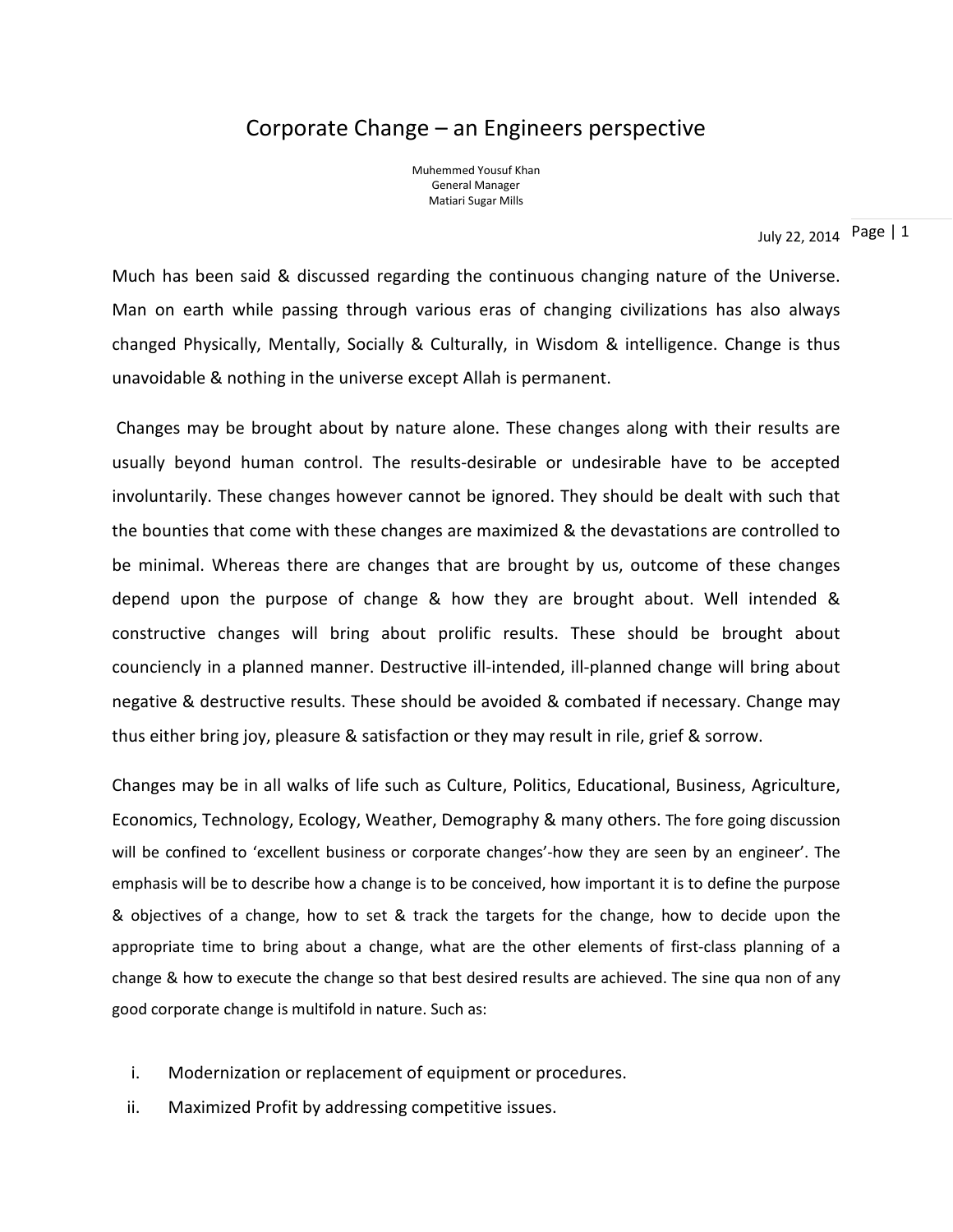- iii. Respond to market demand & Increase market share.
- iv. Enhanced scope of work.
- v. Enhanced staff capability or address a change in technology.
- vi. Enriched quality of corporate/ social responsibility
- vii. Improved working environment for employees or respond to safety issues.
- viii. Improved remunerations or perks for employees.
- ix. Improved employer-employee relationship.
- x. Compliance of any statuary obligation.

Before jumping in to bringing about a change it is essential to frequently review the existing needs targets & processes implemented in the organization. From here onwards (i) Describe the need for a change & define it's specific objectives; (ii)Assess what essential resources are required and evaluate if they can be made available at the right time; (iii)Appraise the readiness & fitness of the change team (iv) impart to them training in pertinent skills that will enable them to perform their function proficiently. Only with these arrangements in place, one will be able to efficiently plan the other elements of the change. If one does not learn to change proficiently, than one would get extinct very soon. Old beliefs do not lead to change, searching new avenues is necessary. The quicker we think of change & let go our old beliefs the earlier we will get it's benefits.

# **TYPES OF CHANGES;**

Changes can be classified in many ways some of them are:

- I. Voluntary changes planned by Man; Involuntary changes made by Nature.
- II. Short time consuming changes; Long time consuming changes.
- III. Major Changes; Minor Changes.
- IV. Easy to make Changes; Difficult to make Changes
- V. Changes requiring low investment; Changes requiring, high investment.
- VI. Changes involving few people & resource; Changes involving many people & resource.
- VII. Changes yielding Low Return on Investment; Changes yielding High ROI.
- VIII. Changes having small effect on the existing system & people; Changes having big effect.

Page | 2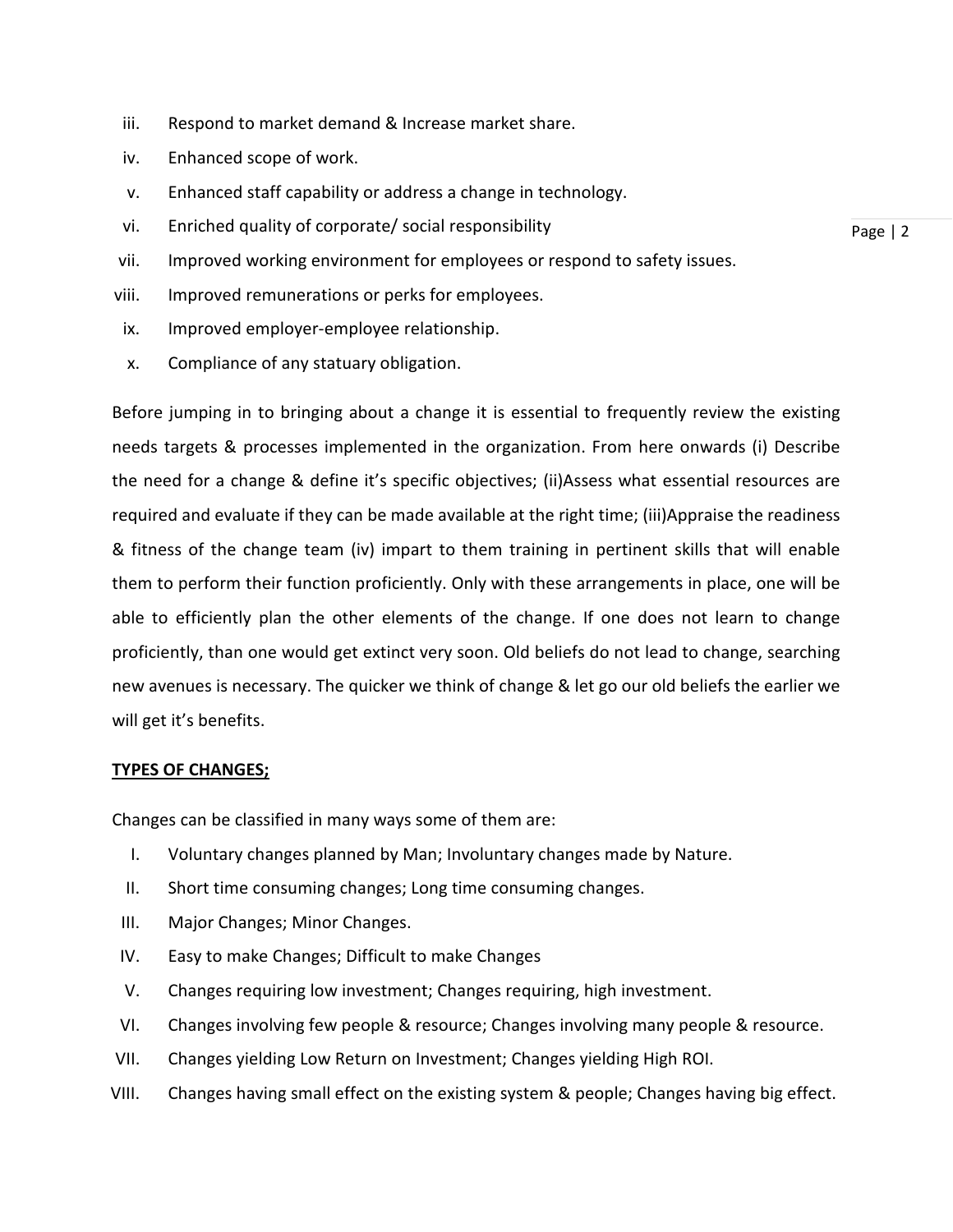- IX. Changes having small effect on environment; Change having a large environment effect.
- X. Pleasant Changes & Unpleasant Changes.

#### **SEQUENCING A CHANGE;**

In certain cases it becomes very difficult to decide upon which proposed change should be  $\frac{}{\text{Page }|3}$ brought about & which ones are to be set aside. Removing this confusion should be the first step of entering into a change process. The team should hold a firm & genuine conviction that the change they want to make is essential & fruitful. Whenever it is possible, the low hanging fruits should be plucked first which means, initially fast changes that consume less resource should be made. Fast changes require lesser time to assess it's results. In this way if alterations in modus operandi are required to minimize rework or obtain more reward they can be made at this stage where fewer resource have been consumed and more time is available at hand to bring about required improvements to the change. Even if the change is to be abandoned at this stage it can be done without drain down of too many resources. On the other hand if the results of this small change are found rewarding & encouraging this low cost low time consuming change will become a source of inspiration and motivation throughout the larger change process.

All changes can be brought about planned & executed in these three ways; Pilot change: Parallel run: Overnight & Sudden change. All these plans have advantages & disadvantages, understanding the mechanism of these changes is of a preliminary nature and not considered necessary to be discussed here in any detail. The criticality of the operation being changed, time required for rectification in case of an error & the effect that an error may cause on the business may be considered before selecting one of these modes of change. The organization should definitely consider bringing about change in a manner that befits it's requirements, can be successfully handled by its employees with available resources and also take into account which changes will have a maximum return on investment.

### **PLANNING CHANGE;**

Once the need of a change is realized & conceptualized, it is defined along with setting it's goals & success targets. Once again It's ROI should be worked out & it should be checked for an acceptable payback period using more care & detail. The next step is to design & execute it in a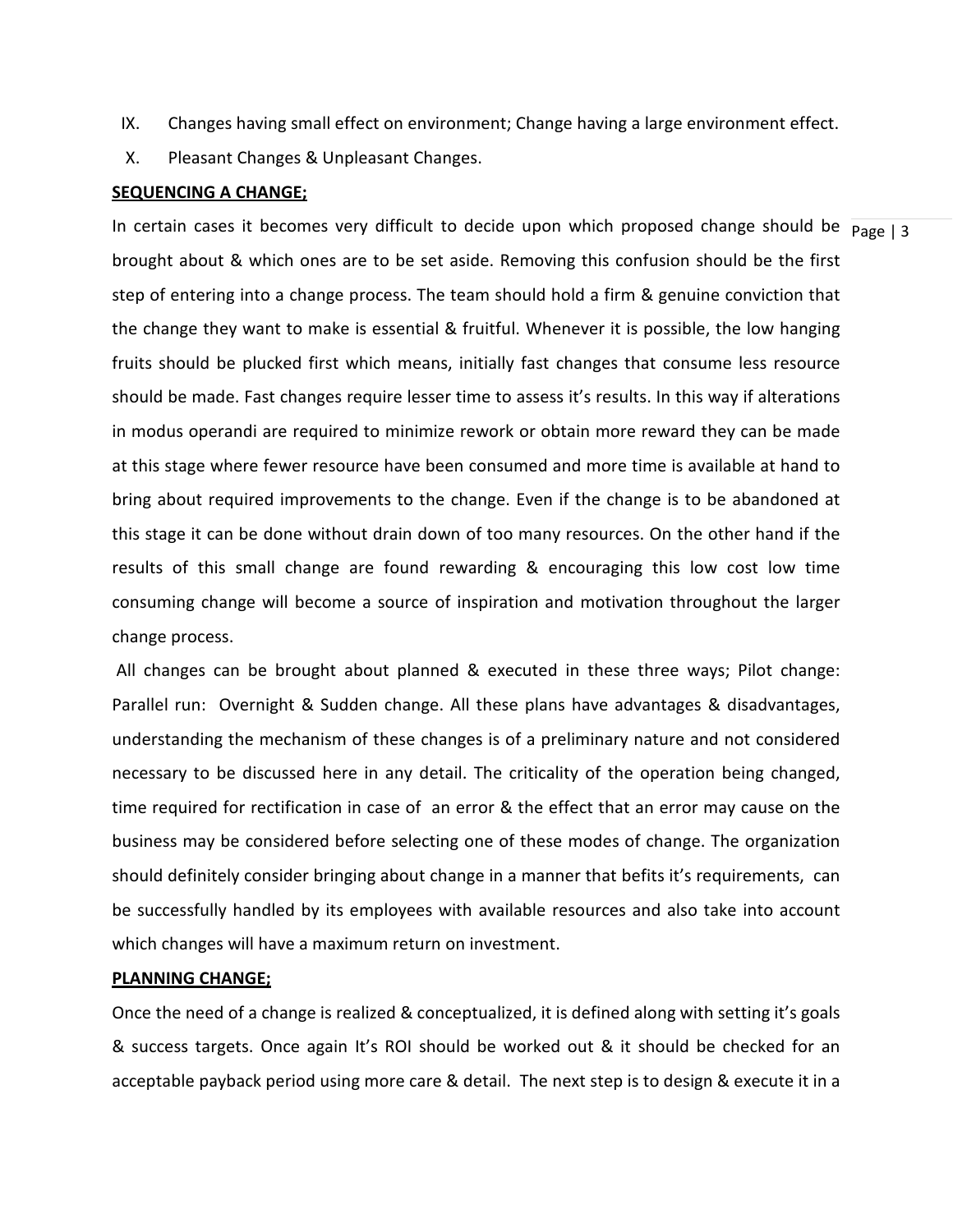most profitable manner. This is the **planning stage**. All care should be taken during this phase to avoid reworking, because rework ravages resources.

should be ensured: All activities should be phased out: Starting & finishing time of each activity  $\frac{}{\text{Page } |}$  4 Readiness of the organization should be reviewed: Emotional & physical readiness of personnel should be worked out: Control mechanism including all required communication channels should be established: Review meeting schedules should be laid down: Chain of command should be established: Financial & human resources should be affectively allocated & timed, any hiring if required should be done in time: training of existing or new staff if required to impart specific skills should be organized such that the appropriate human resource is available right in time: Care should be exercised to have an optimum manpower: Managers& Leaders for the Change program should be assigned. Most important is that a mechanism of reward & recognition for the change team should be created, the team will remain motivated at all times in this manner.

#### **CHANGE TEAM LEADER;**

The program should essentially have at least one leader who has a genuine & firm conviction regarding the objectives, scope & necessity of the change. He should be vibrant, innovative & visionary, in order to lead the change effectively. At all times through the change process he should keep the team members fully involved: encouraged: highly committed: motivated: continuously mobilized & they should keep a high morale standard.

He should be fully capable to control the dynamics of the change & to address them specifically. He should foresee on coming problems, take post haste corrective action & alert his team members well in advance. He should possess abundant professionalism & openness to listen to criticism & opinions of others. In this manner he can incorporate good suggestions in his program.

He should also undertake his responsibility to ensure that all employees should also develop habits, attitude & behavior as apt to the new environment of change & they should give up previous undesired & unwanted practices.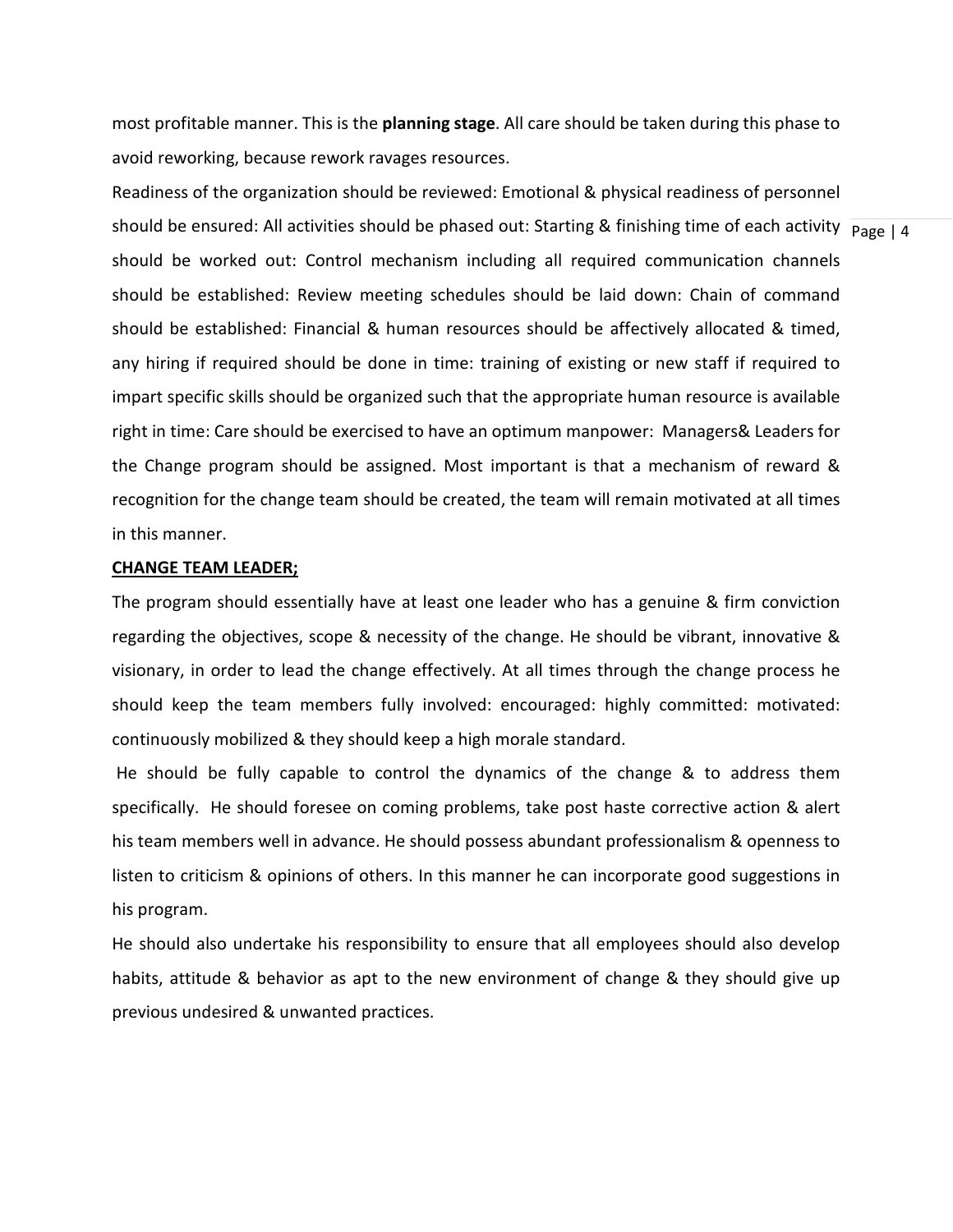#### **CHANGE TEAM MANAGERS;**

& aspirations of their leader. They should also have a complete understanding & commitment  $\frac{}{\text{Page }|\,5}$ It is recommended that the program has sufficient Managers. They should fully share the vision regarding the necessity of the change. They should possess sufficient communication skills, ability to judge the strong points & weak areas of his team members in order to put the right person at the right job, they should be able to see the program getting along according to plan, ensure minimum resistance to the change program, plan out all details, compile 'change results' & analyze them (over analyzing & complicating issues should be avoided), they should also be capable to make small instantaneous alterations in the program where ever necessary. They should control the change budget effectively & ensure that the allocated resources are available at the right time.

# **CHANGE TEAM MEMBER;**

Team assigned to execute the change should comprise of members with appropriate & relevant *pedagogical background.* Their level of practical/theoretical readiness should be suitable to take up during change & post-change responsibilities (especially important in the case of front line supervisors). The workmen specially should be physically fit. Everyone should be psychologically on top form. If the change is within the fields of public relations marketing, counseling etc than the team members should have amicable personalities: acceptable physical appearance: good speech & commendable communication skills.

The team members should be selected such that they have heterogeneous skills, so that the program is enriched with a variety if skills & each manager have a better choice to select the right person for the right job.

# **SPEED OF CHANGE & ALOCATION OF RESOURCES;**

It should be understood that no speed of changing events can be classified as fast or slow in general, for example we cannot say that deletion program for imported parts of a certain car being assembled indigenously, is slow or fast if deletion is 20% per year. The speed of change depends mainly upon its need, the complexity of operation involved, resource allocation & their availability schedule. However it is essential to set the criteria for rate of a particular change.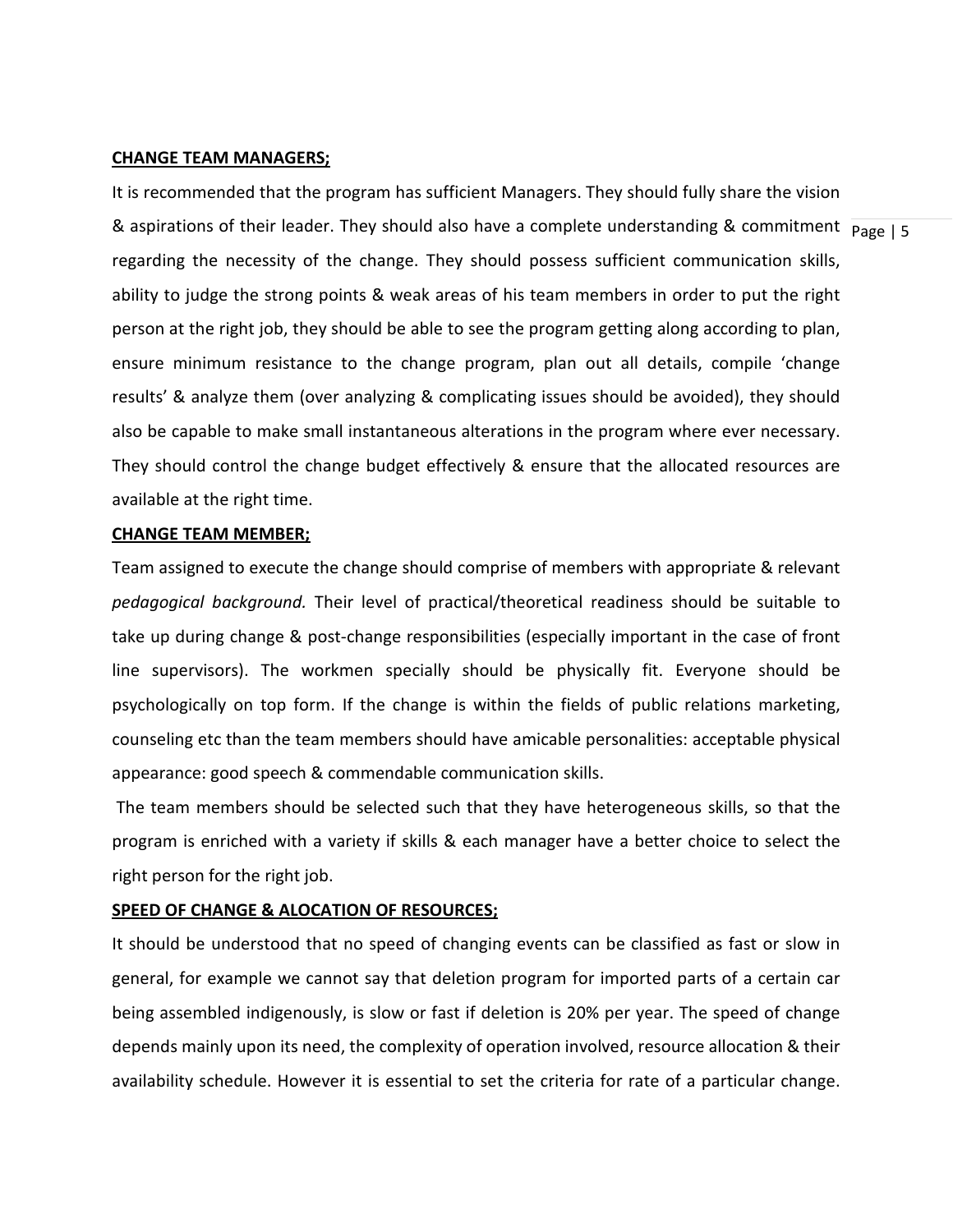This is to be decided at the **change's planning stage**. A mechanism should be devised to sense any deviations that occur in the original program, so that corrective actions are taken to make up time delays by altering the speed of 'next events' in the sequence.

The speed of change is important. Too fast a change may cause confusion amongst the team  $\frac{}{\text{Page }|6}$ members; stretch them for extra work, sometimes beyond realistic limits. This may lead to reworking due to mistakes, errors & omissions thus causing further time delays and increasing the cost of change. On the other hand, a slow change may fizzle out the desired effects. Like the change in product or process may become obsolete and irrelevant even before the change is complete or the competitor considering the idea to be advantageous may adopt it with increased speed in his change program to obtain market's advantage before the company that had originally conceived the change. Also change too slow may cause de-motivation amongst the team since end results will not be visible in the beginning for a long time, work may appear to be unrewarding and change may be considered an exercise in futility.

Like-wise making resources available at the right time is very important making resources available ahead time will increase the financial cost of the project owing to tie up of capital & higher capital cost; whereas delayed availability of resources will definitely delay the completion of change process, which is never desired.

#### **EXCHANGE OF INFORMATION;**

All elements of a change should be revealed to the team members at an appropriate time. Too much information at the initial stage may again cause confusion due to lack of understanding. The information should be given stage wise, making sure that all previous information has been mentally absorbed by team members to the desired level before new information is given. Conversely if sufficient relevant information is not shared at an early stage the change may appear unnecessary & preposterous. The team members may turn indifferent, apathetic, slow & sluggish. An intelligent balance of working in this area is essential.

The speed of change and quantum of information being let out at a particular stage should be such that a minimum of rework is needed on the program, at the same time no delays are created due to lack of information or resources. Everyone may have the required resource & information, sufficient to keep them functionally involved: encouraged & motivated. In this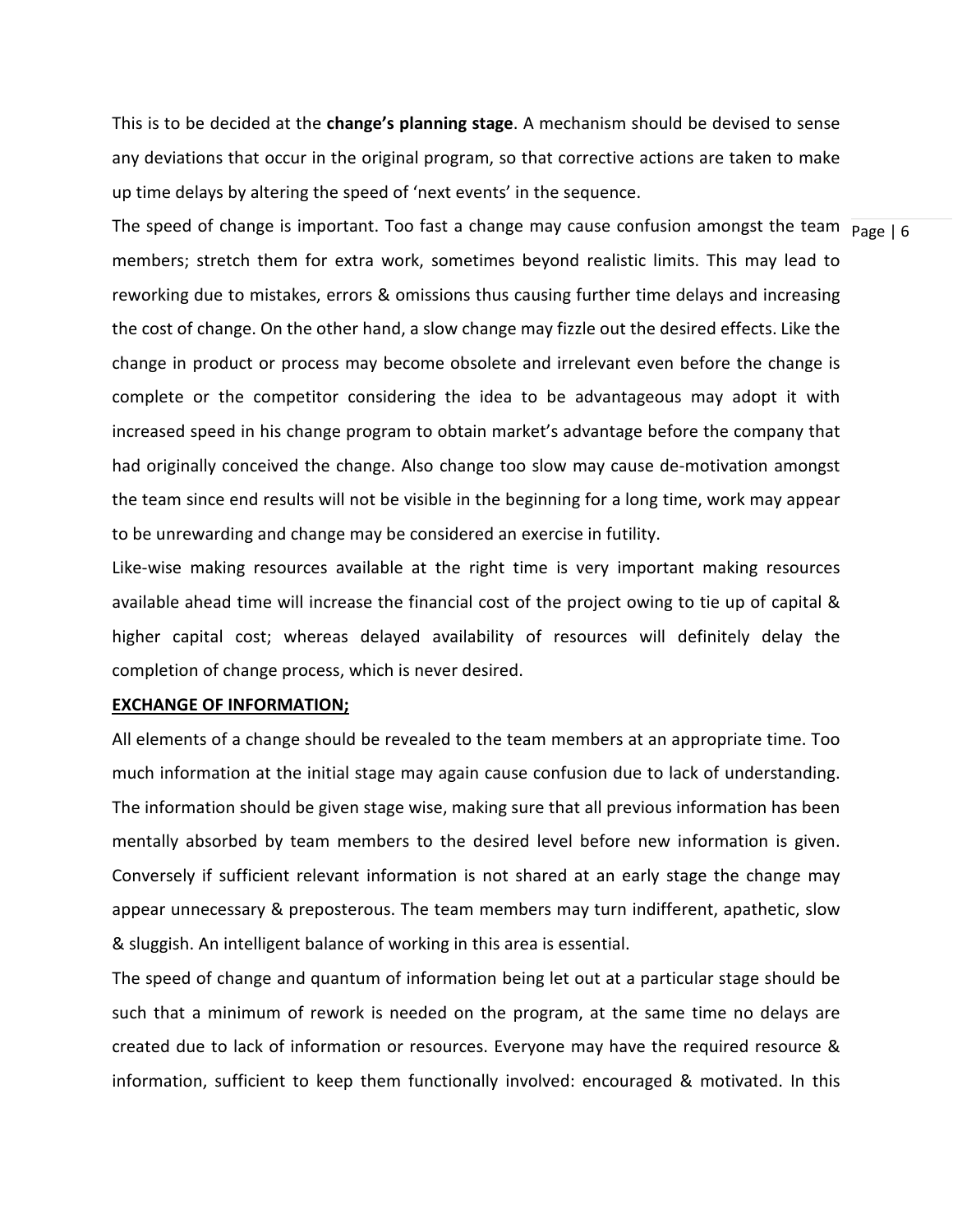manner they will thus always maintain maximum interest and confidence in the change process. This activity should be planned at the initial stage when communication channels are being established & meeting schedules are being prepared.

#### **IMPLEMENTATION OF CHANGE;**

Page | 7

With all the above elements of change taken care of the execution should be started at the scheduled time. For success of the change process, at this stage it should be ensured once again that the complete plan is clearly understood by all levels of the organization. Everyone should be reminded of his specific function. The managers & leaders should always remain involved to ensure availability of adequate resources at the right time & fallow their other assigned functions. They should make necessary changes to fit in with the prevalent circumstances.

Industrial peace should be ensured throughout the change tenure, any condition of unrest anywhere in the system is not desired at any time and if a situation of conflict arises than it should be solved quid pro quo. All control mechanisms & working procedures should be diligently implemented & fallowed; Safety procedures should be strictly implemented & followed, because vocational accidents & health problems cause project delays & unnecessary financial loss. Likewise environmental issues should be addressed from the very beginning since this should be considered & recognized to be everyone's social responsibility. Moreover if there is a breach of any environmental statuary regulation than this can be expensive in the form of fine or penalty.

Progress should be regularly & strictly monitored. Delay in any area should be immediate noted, route cause analyses for these delays should be done & obstacles should be removed to avoid further setbacks & steps should be taken to make up for the already occurred delay.

The results as they come by should be noted analyzed & compared to the change objectives; necessary amendments should be made on the run, to get as close to the objectives as possible.

Once most of the major indicative results are obtained checked, verified & they show that desired objectives have been achieved. The change will then be pronounced as successful & complete. The project along with it's control documents, at this stage on wards should be handed over to the relevant implementation or production team whichever is the case.